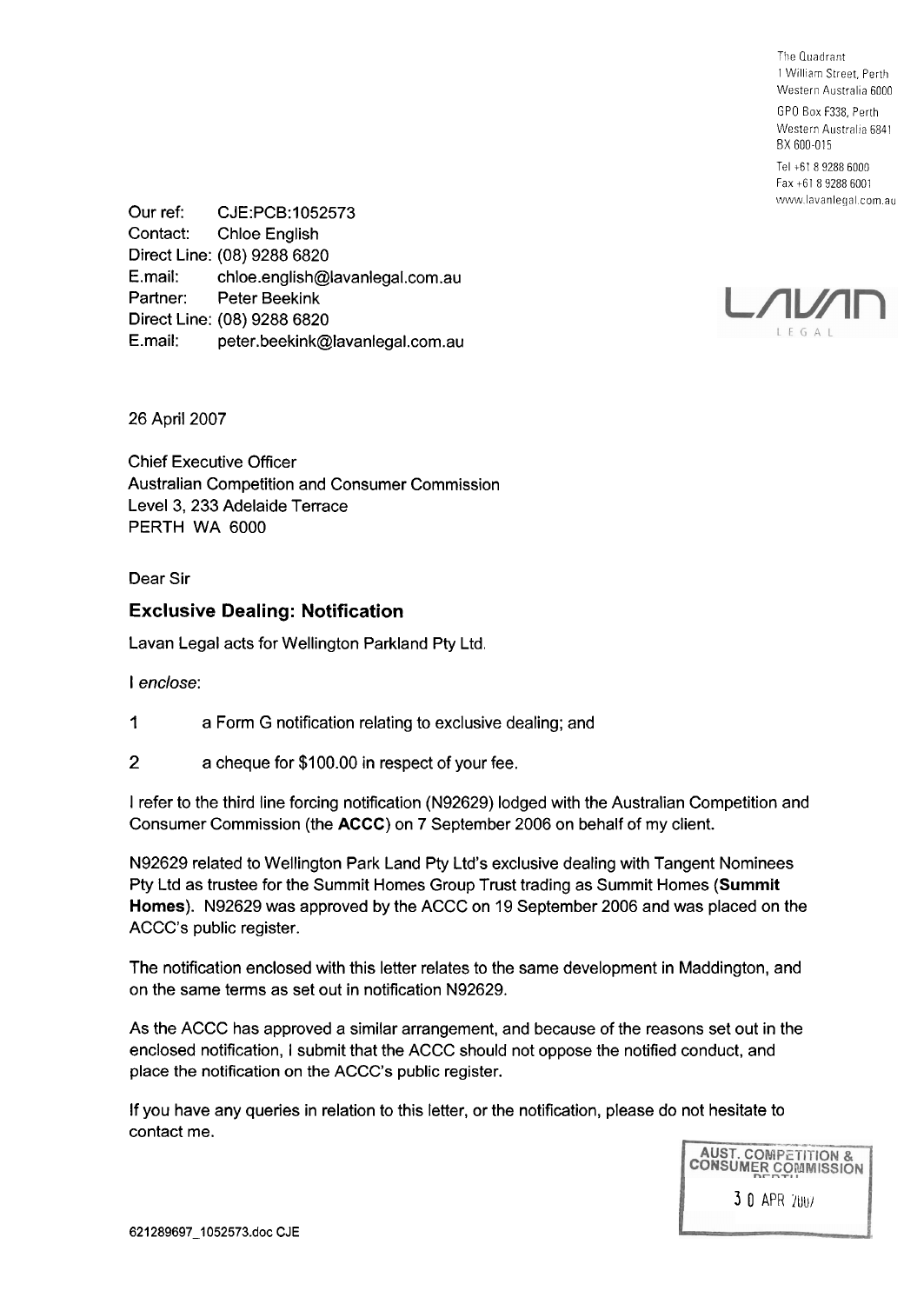I look forward to hearing from you.

Yours sincerely

 $\bigcap$ 

Peter Beekink Partner

Encl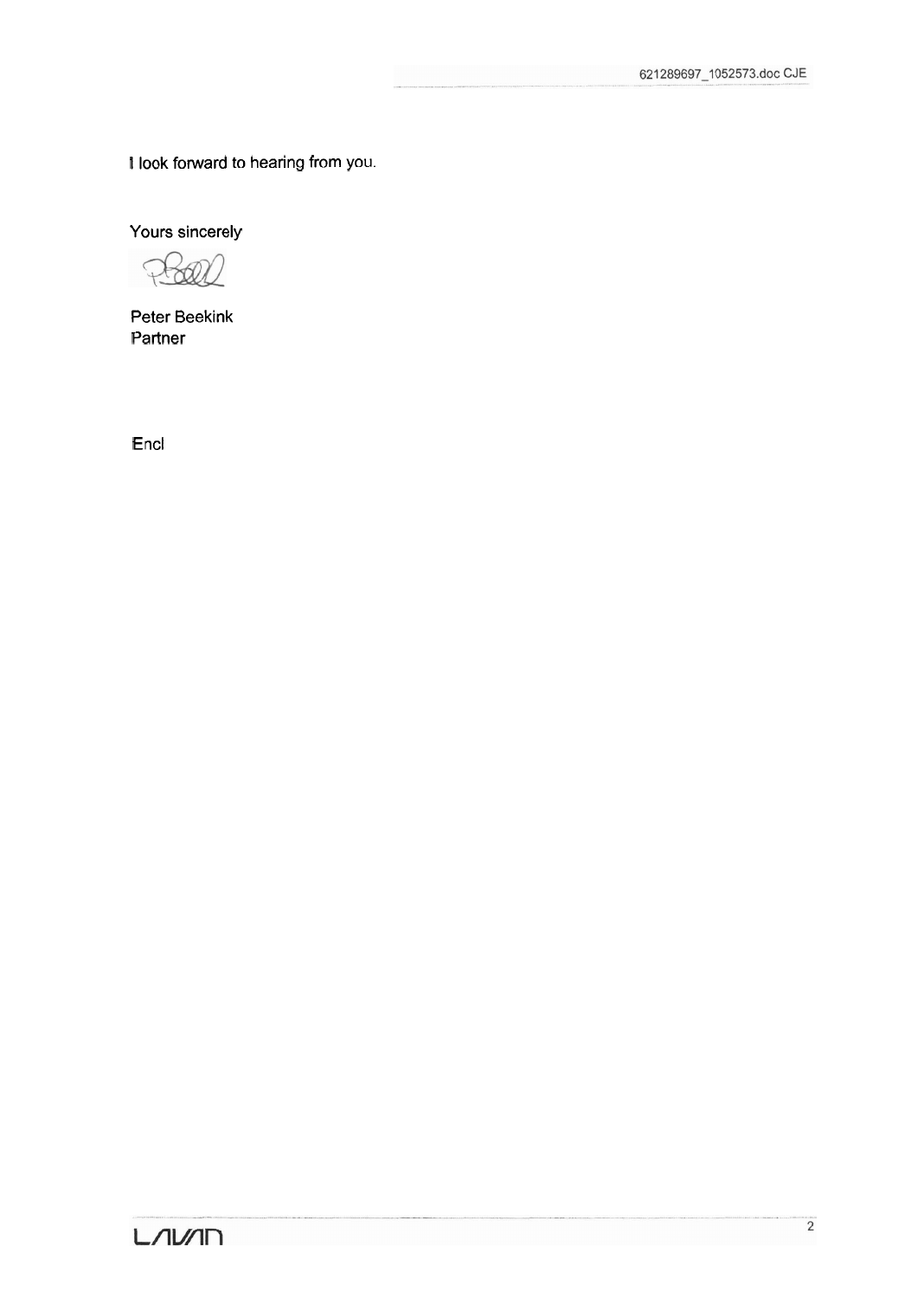### **FORM G**

## COMMONWEALTH OF AUSTRALIA

Trade Practices Act 1974-Sub-section 93 (1)

### EXCLUSIVE DEALING:

### NOTIFICATION

To the Australian Competition and Consumer Commission:

Notice is hereby given, in accordance with sub-section 93 (1) of the *Trade Practices Act* 1974, of particulars of conduct or of proposed conduct of a kind referred to in subsection 47(2), (3), (4), *(5),* (6) or (7), or paragraph 47(8)(a), (b) or (c) or (9)(a), (b), (c) or (d), of that Act in which the person giving notice engages or proposes to engage.

## 1 (a) Name of person giving notice:

wellington Parkland Pty Ltd ACN 104 080 784 (Wellington). *N*q 2 6 9 9

#### (b) Short description of business carried on by that person:

A company engaged in the development of land.

### (c) Address in Australia for service of documents on that person:

Peter Beekink Lavan Legal Level 19 1 William Street PERTH WA 6000

### 2 (a) Description of the goods or services in relation to the supply or acquisition of which this notice relates:

This notice relates to the sale of land by Wellington in association with houses to be constructed by the builder on a parcel of land to be subdivided at Maddington.

#### (b) Description of the conduct or proposed conduct:

Wellington proposes to offer land to the public as part of a house and land package. The customer will acquire the land on condition that building services are to be performed by a third party, Scott Park Homes Pty Ltd ACN 080 832 917 trading as Scott Park Homes (Scott Park Homes).

#### **3** (a) Class or classes of persons to which the conduct relates:

The conduct relates to actual and potential house and land purchasers, purchasing land from Wellington and building services from Scott Park Homes.

#### (b) Number of those persons?

- (i) At present time 0
- (ii) Estimated within the next year 177
- (iii) Estimated within the next five years  $-177$  (being the 177 referred to in (ii)).

### (c) Where number of persons stated in item 3 (b) (i) is less than 50, their names and addresses:

It is not possible to provide this information at this time as the potential purchasers have not been identified.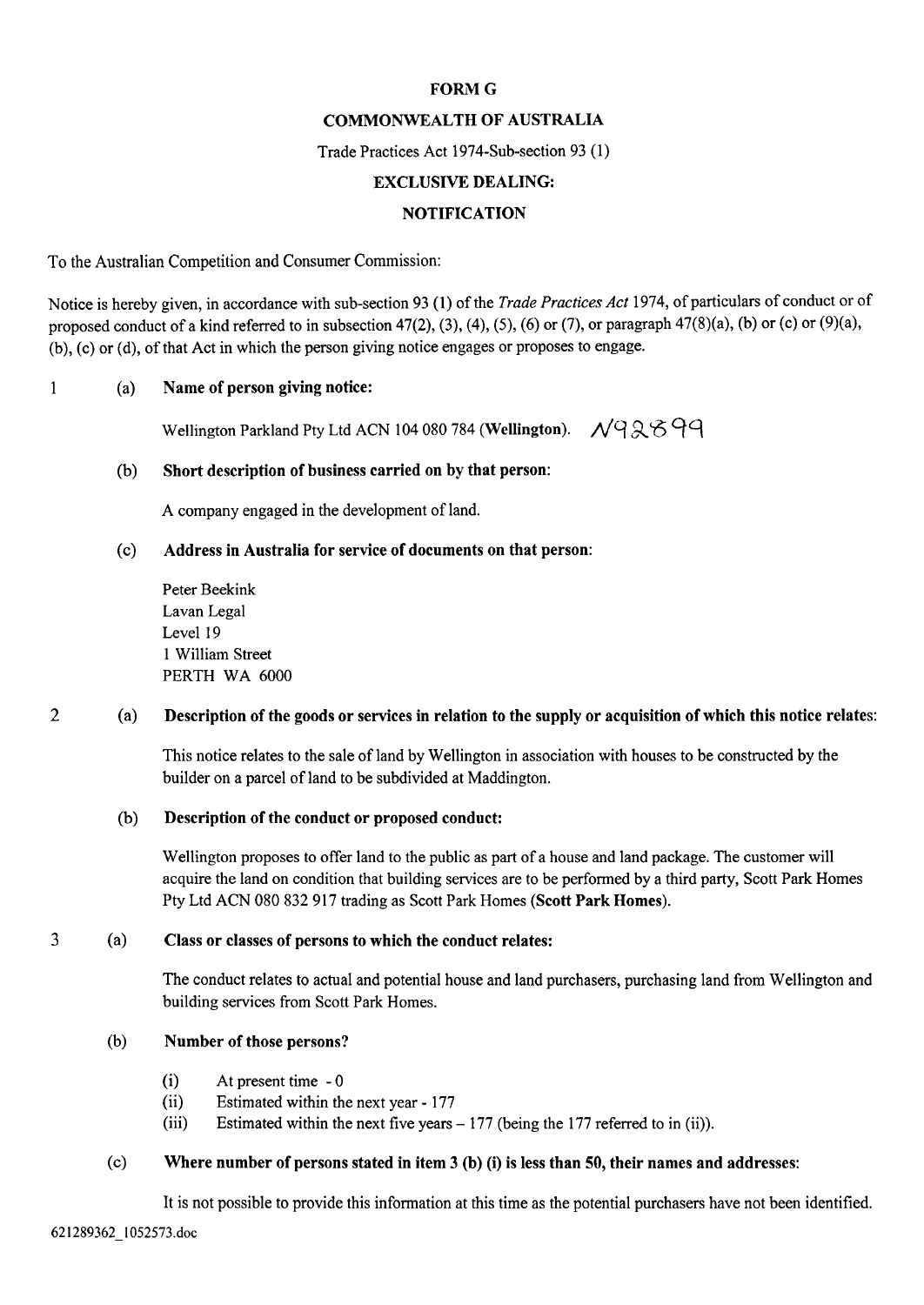## 4 **Name and address of person authorized by the person giving this notice to provide additional information in relation to this notice**

Peter Beekink Lavan Legal Level 19 1 William Street PERTH WA 6000

Dated:  $\partial b$  April 2007

**Signed on behalf of the person giving this notice Full name:** Peter Cornelius Beekink **Description:** Solicitor for Wellington Parklands Pty Ltd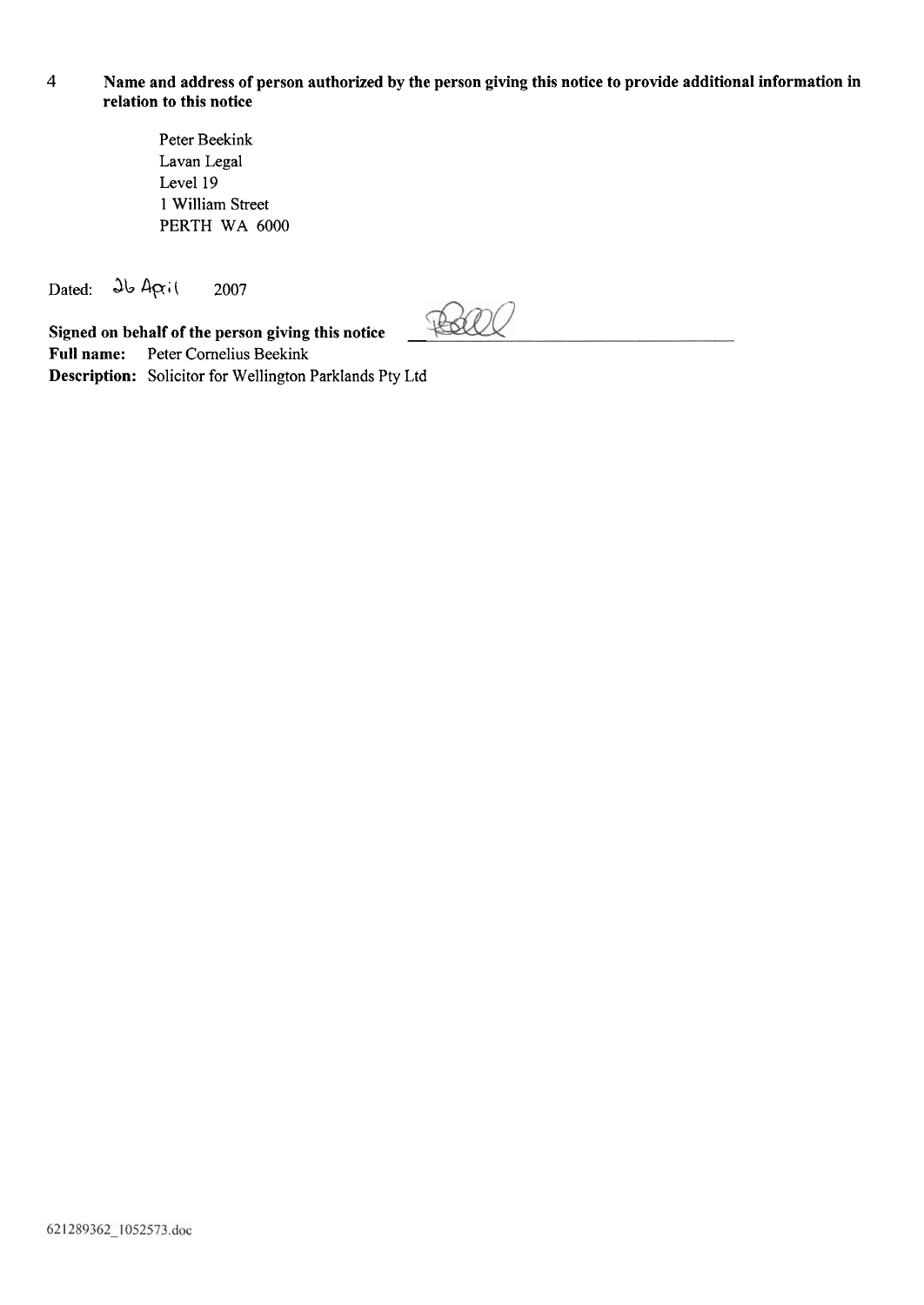## **DIRECTIONS**

- 1 If there is insufficient space on this form for the required information, the information is to be shown on separate sheets, numbered consecutively and signed by or on behalf of the person giving the notice.
- 2 If the notice is given by or on behalf of a corporation, the name of the corporation is to be inserted in item 1 (a), not the name of the person signing the notice, and the notice is to be signed by a person authorised by the corporation to do so.
- 3 In item 1 (b), describe that part of the business of the person giving the notice in the course of which the conduct is engaged in.
- 4 If particulars of a condition or of a reason of the type referred to in subsection 47 (2), (3), (4), *(5),* (6), (7), (8) or (9) of the Trade Practices Act 1974 have been reduced in whole or in part to writing, a copy of the writing is to be provided with the notice.
- **5** In item 3 (a), describe the nature of the business carried on by the persons referred to in that item.
- 6 In item 3 (b) (ii), state an estimate of the highest number of persons with whom the person giving the notice is likely to deal in the course of engaging in the conduct at any time during the next year.

## **NOTICE**

If this notification is in respect of conduct of a kind referred to in subsection 47(6) or (7), or paragraph 47(8) (c) or (9) (d), of the Trade Practices Act 1974 ("the Act"), it comes into force at the end of the period prescribed for the purposes of subsection 93(7A) of the Act ("the prescribed period") unless the Commission gives a notice under subsection 93A(2) of the Act within the prescribed period, or this notification is withdrawn.

The prescribed period is 21 days (if this notification is given on or before 30 June 1996) or 14 days (if this notification is given after 30 June 1996), starting on the day when this notification is given.

If the Commission gives a notice under subsection 93A (2) of the Act within the prescribed period, this notification will not come into force unless the Commission, after completing the procedures in section 93A of the Act, decides not to give a notice under subsection 93 (3A) of the Act. The notification comes into force when that decision is made.

If this notification is in respect of conduct of a kind referred to in subsection 47(2), **(3),** (4) or **(5),** or paragraph 47(8) (a) or (b) or  $(9)(a)$ ,  $(b)$  or  $(c)$ , of the Act, it comes into force when it is given.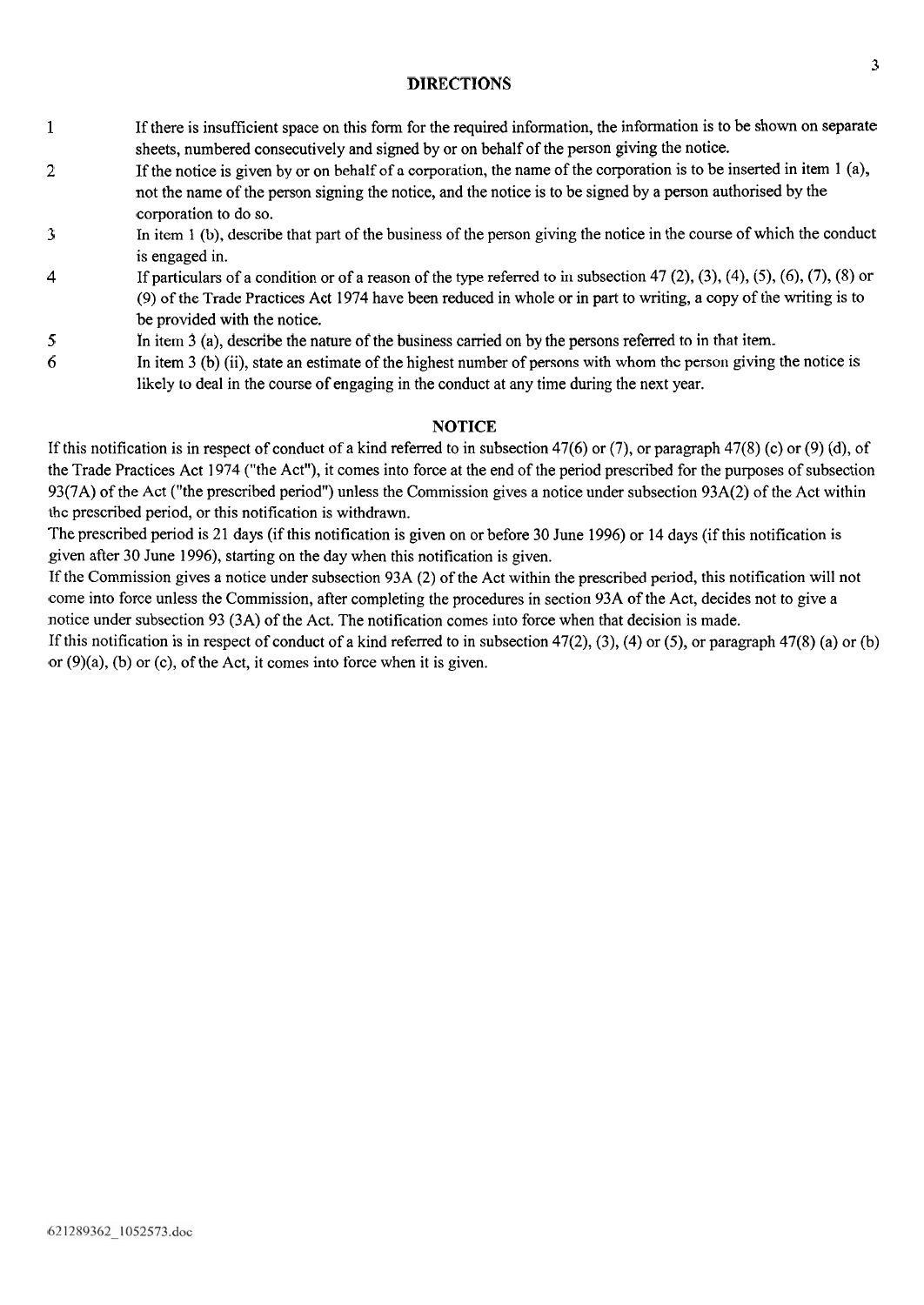# SUBMISSIONS BY WELLINGTON PARK PTY LTD IN SUPPORT OF NOTIFICATION UNDER SECTION **93(1)**  OF THE TRADE PRACTICES ACT **1974**

## **1.** Background

- 1.1. Wellington Parkland Pty Ltd wish to sell 177 Lots in their proposed land subdivision in Maddington and construct houses on the lots built by a third party. There are two builders who will build these houses:
	- 1.1.1 .Tangent Nominees Pty Ltd as trustee for the Summit Homes Group Trust trading as Summit Homes (Summit Homes); and
	- 1.1.2.Scott Park Homes Pty Ltd ACN 080 832 917 trading as Scott Park Homes (Scott Park Homes).
- 1.2. The ACCC has already provided authorization in respect of the arrangement with Summit Homes in Notification N92629.
- 1.3. The purchasers will be required to enter into 2 separate contracts: a building agreement with Scott Park Homes or Summit Homes and a contract for the sale of land with Wellington. The sale of the land under the contract for sale of the land will be conditional on the purchaser entering into the building contract with Scott Park Homes or Summit Homes.
- 1.4. The Maddington subdivision is expected to comprise approximately 177 lots to be developed over a period of 1 year. It is proposed at this offer be made available to the public as soon as possible.

#### **2.** Market

2.1. The market in which the proposed conduct relates is the residential real estate market in the Perth region.

#### **3.** Analysis of the conduct

- 3.1. The conduct described in Form *G* is exclusive dealing within sections 47(6) and 47(7) of the Trade Practices Act 1974 (Cth). Wellington submits that there is no likely detriment to the public resulting from that conduct.
- 3.2. The proposed conduct does not have the effect of substantially lessening competition in the relevant market in that the proposed Wellington subdivision of 177 lots represents a small proportion of residential real estate available for development in the Perth region.
- 3.3. The proposed conduct offers significant benefits to purchasers in that:
	- 3.3.1. As Scott Park Homes does not need to apply its resources in purchasing 177 lots, it can undertake a far larger project than would otherwise be the case, resulting in superior quality control in overall project imaging and better design co-ordination of individual houses on adjoining lots under a single master plan.
	- 3.3.2. Purchasers will have better information and certainty about the entire development as it will be under Wellington's control.
	- 3.3.3. Purchasers will not have to bear the cost of 'double' stamp duty as there is a single transfer of land from Wellington to the purchaser, avoiding an intermediate transfer to Scott Park Homes. If an intermediate transfer took place the resulting stamp duty would be passed on to the ultimate purchaser.
	- 3.3.4. As the transfer of title is effected prior to the commencement of the building services, stamp duty is payable only on the land value.
	- 3.3.5. As a consequence the entire development will be a superior quality community, and new house and land packages will be available to purchasers at more affordable prices.